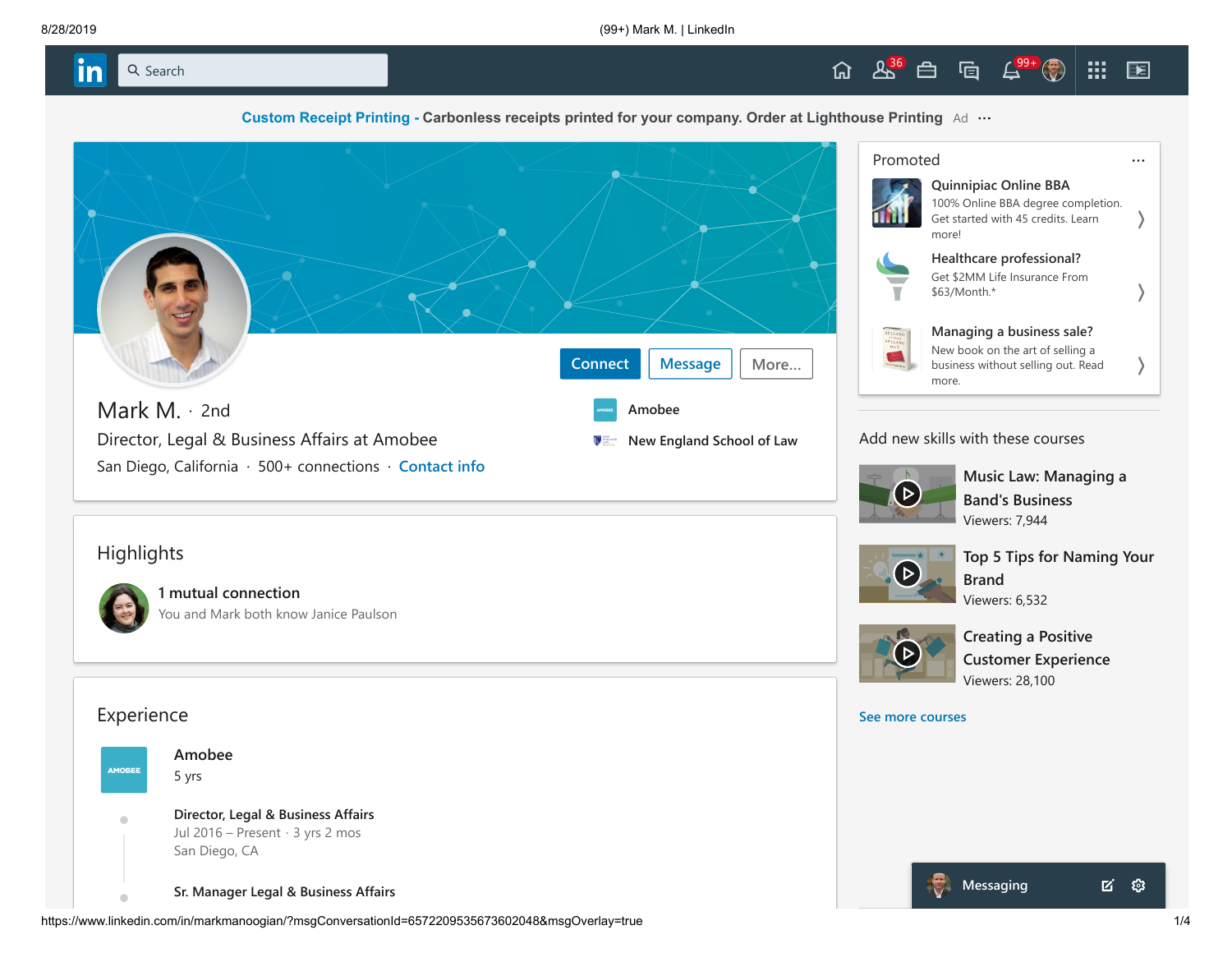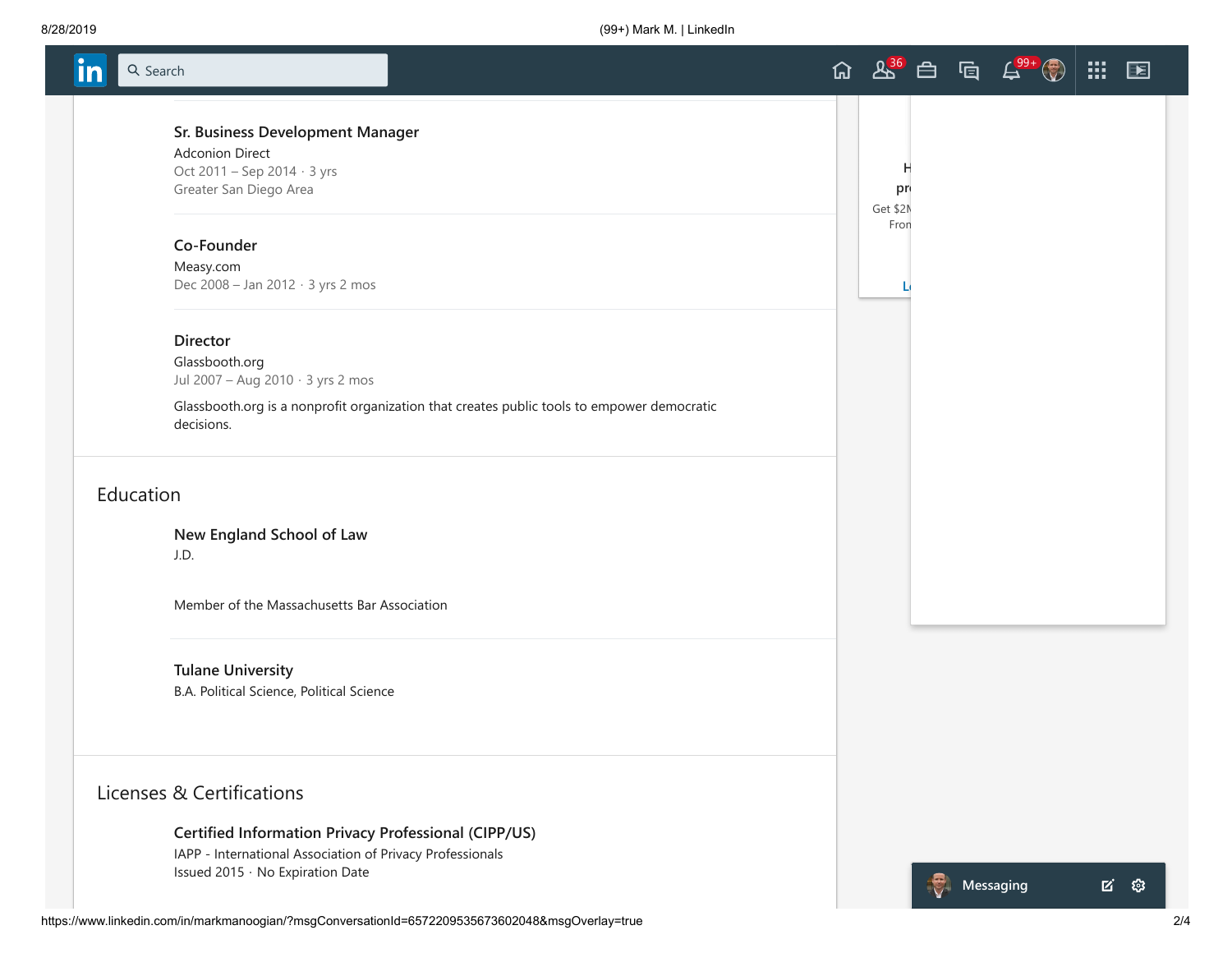



■ ※